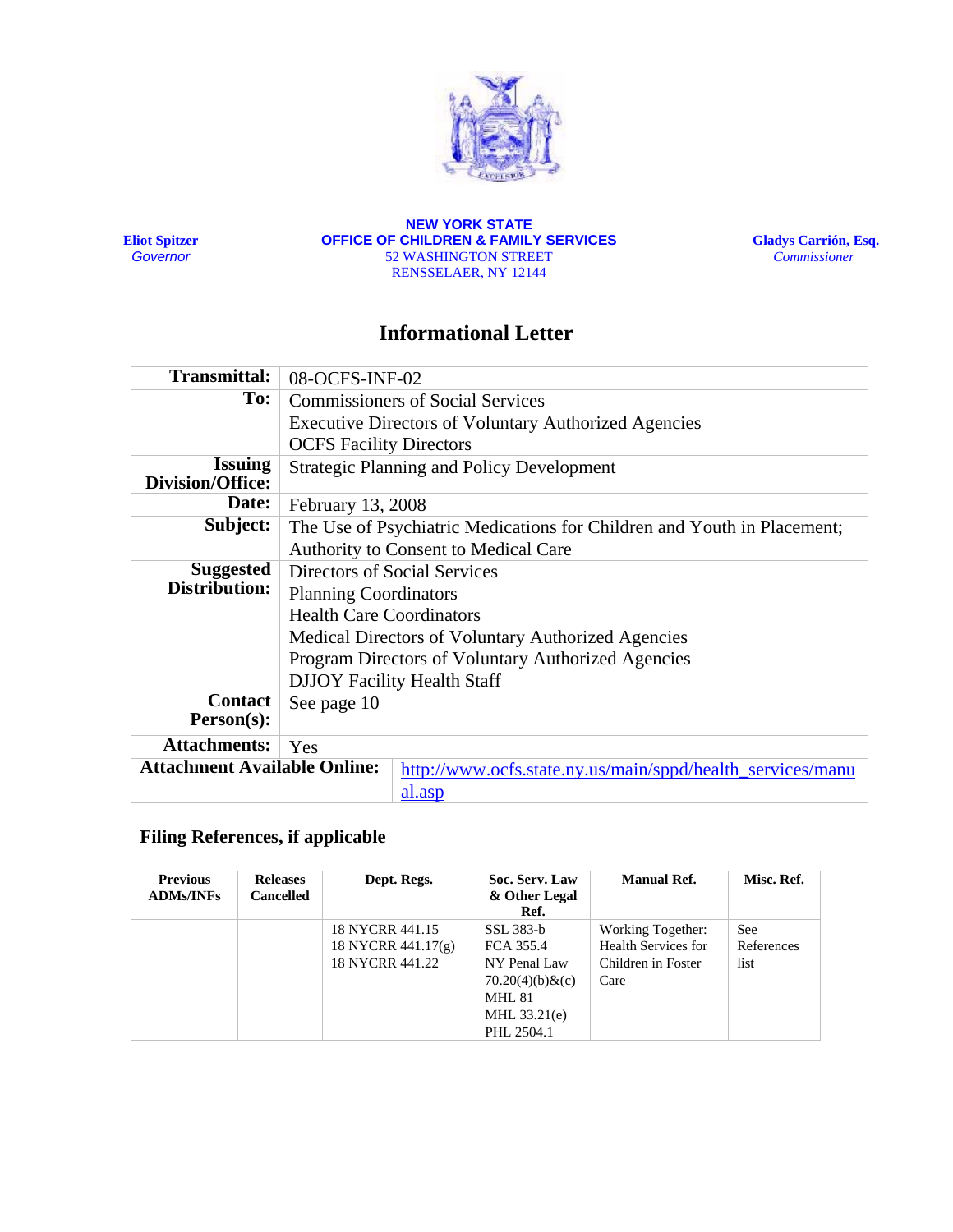# **I. Purpose**

The purpose of this Informational Letter is to provide guidance on the safe and appropriate use of psychiatric medications for children and youth in the custody of OCFS, local social services district commissioners or voluntary agencies who have been placed in an out-of-home setting. The guidance presented is consistent with current research and professional publications that address psychiatric medication and children. For further information, a list of references is included in this document.

This Informational Letter also provides information on the authority to provide routine and informed consent for medical care of children in placement.

# **II. Background**

Children in care often have biological, psychological, and social risk factors that predispose them to emotional and behavioral disturbances. These may include a family history of mental illness, in utero exposure to alcohol or drugs, medical illnesses, a history of abuse and neglect, disrupted attachments, and exposure to violence in the home or community. Additionally, the stress experienced by families as they address the child's mental illness may be a contributing factor to the child's placement in care. For many of these children, medication has been identified as an integral component of a comprehensive mental health treatment plan.

*Psychiatric Medications,* also called psychotropic, psychoactive or behavioral medications, are chemical substances that act primarily upon the central nervous system where they alter brain function, resulting in temporary changes in perception, mood, consciousness and/or behavior. They are used to treat the symptoms associated with mental health disorders such as attention deficit-hyperactivity disorder (ADHD), psychosis, depression, and anxiety.

The advent of symptom-targeted medications for mental illness has had a significant impact on patients, physicians, medical practice and society. Physicians have tools for treatment that are effective, enabling some individuals with debilitating symptoms to function in the community. Additionally, the stigma of mental illness has decreased. Since the introduction of lithium in the 1940's, the pharmaceutical industry has produced an array of psychiatric medications. The availability of multiple medications that address specific symptoms allows prescribers considerable latitude in choosing a medication or combination of medications to produce the desired outcome while minimizing undesirable effects. But these practices also raise concerns about the impact of psychiatric medications on children's developing brains and bodies.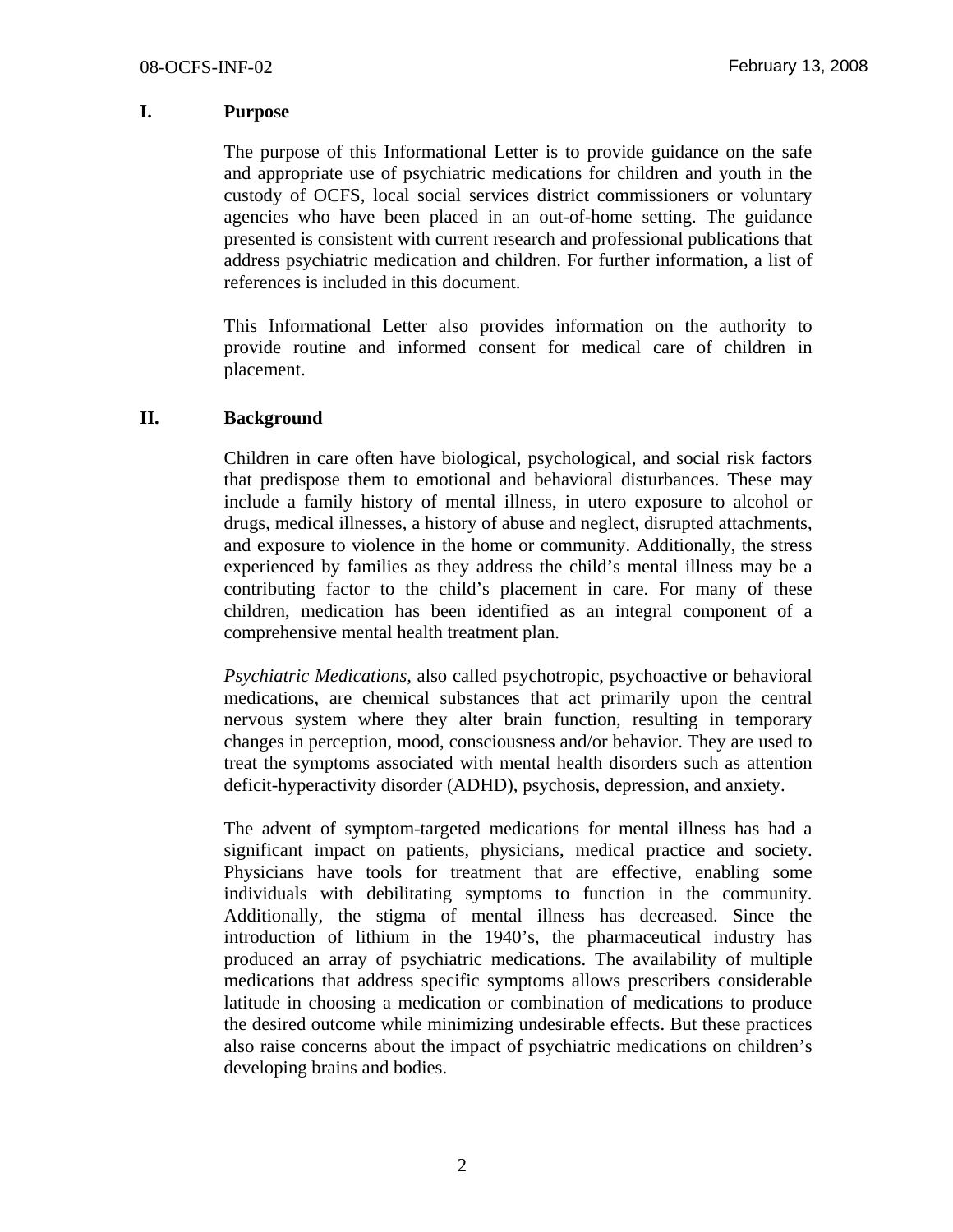Scientifically controlled double-blind studies, the "gold standard" for research, have shown that psychiatric medications are generally safe and effective for adults. However, many psychiatric medications have not undergone clinical trials with children to prove their efficacy, safety, and long-term impact. The Food and Drug Administration (FDA) determines whether a medication is safe and effective prior to approving it for marketing. Though pharmaceutical companies cannot market medications for a use not indicated by the FDA, physicians may prescribe the medication for "off-label" use. "Off-label" refers to the use of drugs for patient populations or conditions other than those for which the FDA has "approved" them as "safe and effective." This does not necessarily mean that these medications are not safe and effective for this population (Malkin, 2005). For these reasons, care must be taken in prescribing and administering psychiatric medications for children and youth, particularly in regard to "off-label" use of such medications.

# **III. Program Implications**

As part of their responsibility for the safety, permanency and well-being of children and youth placed in their care, OCFS facilities, local social services districts and authorized foster care agencies are advised to provide diligent and thoughtful oversight of medical care provided, particularly in regard to the use of psychiatric medications. A suggested framework for this oversight is provided below.

# **Assessment**

Any child being considered for psychiatric medication must have thorough medical and mental health assessments. These are completed upon the child's entry into care and at periodic intervals thereafter as set forth in 18 NYCRR 441.22.

The medical assessment is critical in that the symptoms attributed to mental illness may have a variety of causes. Conditions such as Fetal Alcohol Spectrum Disorder (FASD), lead poisoning, significant head trauma, premature birth, and substance abuse by the child may result in problems with executive functioning, cognition or emotional regulation. All medical conditions should be identified so that suitable interventions will be chosen by the medical practitioner and treatment team.

The central component of a mental health assessment is a clinical appointment with a qualified mental health practitioner. Refer to Chapter 1 of "Working Together: Health Services for Children in Foster Care" for a listing of the elements of the mental health assessment and those who would be considered qualified mental health professionals. This section is also attached herein and the entire manual is on the OCFS website.

([http://www.ocfs.state.ny.us/main/sppd/health\\_services/manual.asp\)](http://www.ocfs.state.ny.us/main/sppd/health_services/manual.asp)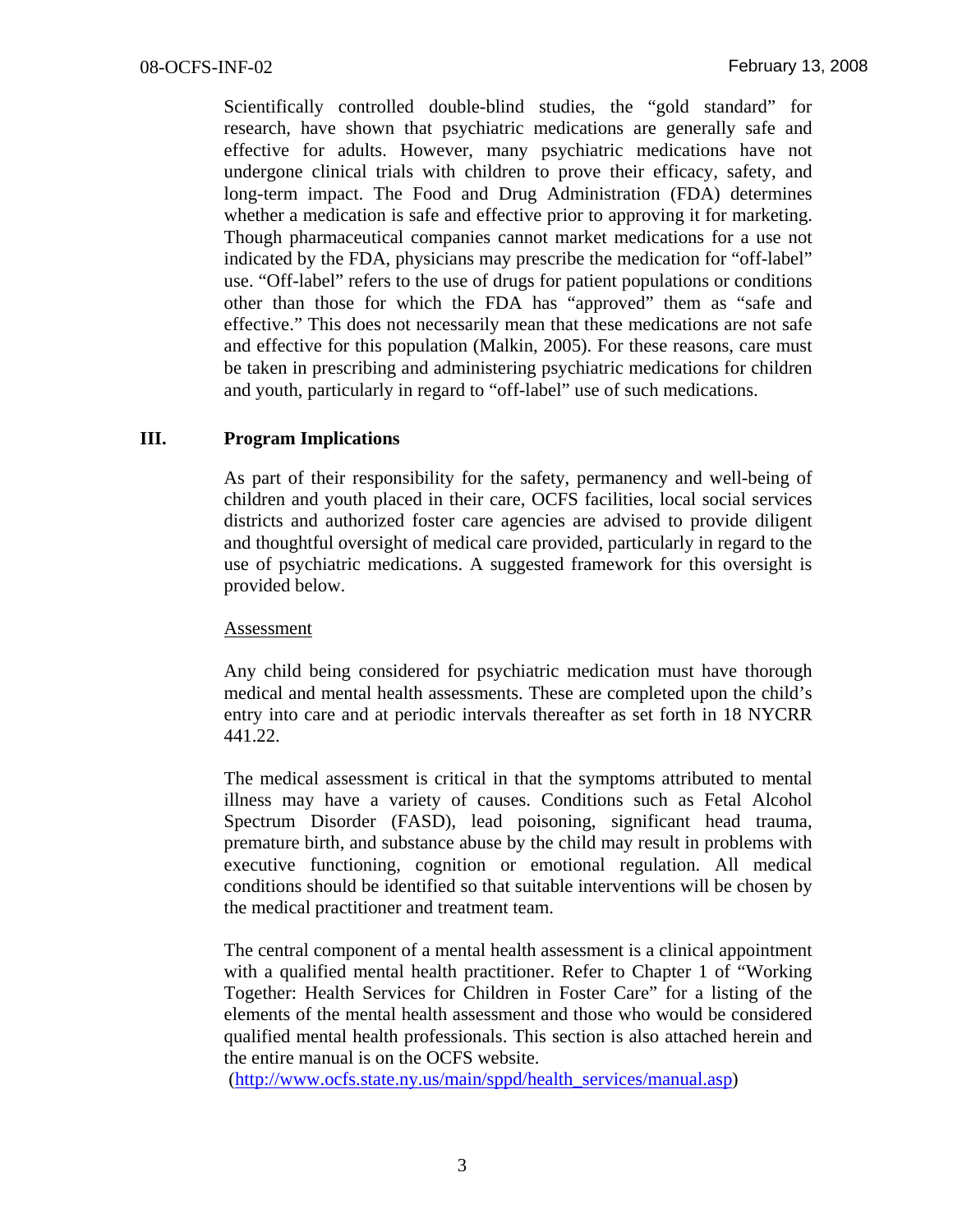The qualified mental health practitioner should be provided with the results of the medical assessment and a complete history of the child's functional status and behavior in various settings, such as the foster home or facility, school, day care center, and playground. If the child was taking psychiatric medication when he or she entered care, that prescription should be verified with the prescriber. Psychiatric medication should only be discontinued under the supervision of a medical practitioner, as side effects can result from the sudden cessation of some medications.

To accurately determine the impact of new medications, baseline functioning is best assessed by the administration of a pre- and post-symptom scale (e.g., Connors' Rating Scales for attention deficit hyperactivity disorder, Overt Aggression Scale for aggression, Children's Depression Inventory for depression). If this is not practical, it is recommended that the frequency and severity of target symptoms be quantified before and after the medication has been added. In addition to measurements of mental health symptoms, baseline information is also needed on the child's physical health status (e.g., weight, blood pressure, blood tests) to determine the impact of the medication.

#### Diagnosis

The mental health assessment may result in a diagnosis with corresponding numerical codes from the multi-axial system outlined in the *Diagnostic and Statistical Manual of Mental Disorders* (DSM). This system organizes each psychiatric diagnosis into five levels (axes) relating to different aspects of the disorder or disability:

Axis I – clinical disorders, including major mental disorders, as well as developmental and learning disorders

Axis II – underlying pervasive or personality conditions, as well as mental retardation

Axis III – medical conditions which may be relevant to the understanding and treatment of the mental disorder

Axis IV – psychosocial and environmental factors contributing to the disorder

Axis V – Global Assessment of Functioning (GAF) on a scale of 100 to 0

A DSM diagnosis is a helpful starting point in understanding the child's behavior, mood, cognition, and adjustment. However, it may be difficult to formulate an accurate diagnosis of mental illness in children based on the DSM. Children may not fit the symptom criteria established for adults for certain disorders, such as bipolar. The developmental changes experienced by children as well as their malleability can make a stable diagnostic label hard to come by. Additionally, the trauma experienced by many children prior to placement as well as issues such as disrupted attachments, school problems, and substance abuse may result in a presentation which points erroneously toward mental illness.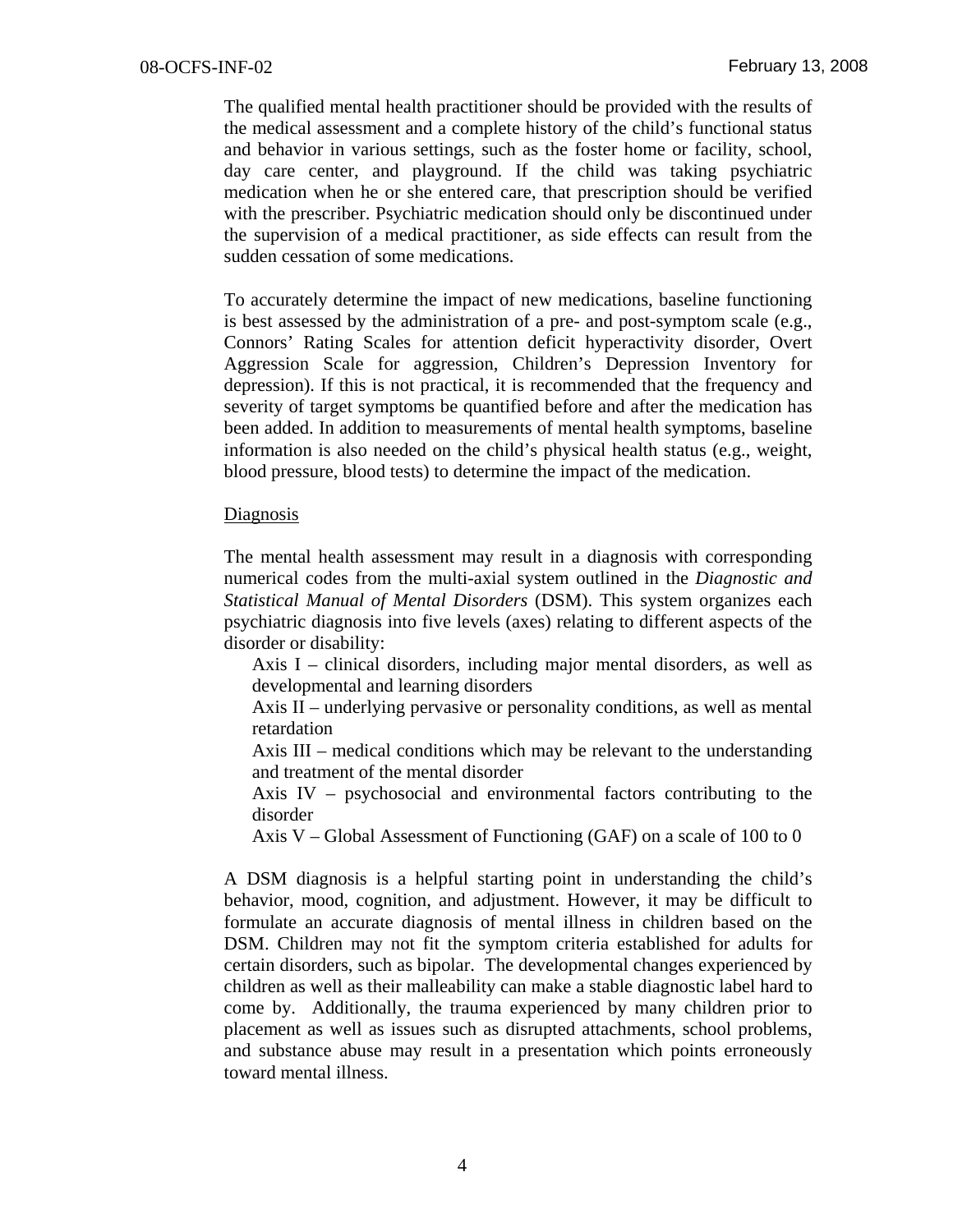**For these reasons, treatment of children with psychiatric medication should focus on the relief of undesirable symptoms** (Malkin, 2005). Accurate diagnosis can be a guide to treatment, but the effectiveness of the medication regimen is best determined by the alleviation of targeted symptoms with minimal undesirable side effects.

#### Behavioral Planning

Many children and youth in out-of-home placements present behavioral challenges for their caregivers at some point. Assisting the child in adjusting to placement and managing emotions and behavior is integral to well-being. The mental health assessment is an important tool in identifying the child's strengths and past traumas, and a thorough assessment should include treatment recommendations that can be incorporated into a behavioral plan. This plan could include strategies such as a tiered reward system, play therapy, trauma work, sensory integration exercises, or recreational activities. The behavioral plan should be incorporated into the Family Assessment and Service Plan (FASP).

Psychiatric medication may be part of the plan. These medications may assist the child in managing strong emotions, such as rage, so that he or she is better able to benefit from a treatment like cognitive behavioral therapy. They may also help the child to concentrate in school, improve peer relationships, sleep better, and enjoy life. However, because the effects of psychiatric medications on any individual cannot be guaranteed, it is important to try a variety of alternative interventions before prescribing medication. Medication should not be the sole component in the behavioral plan.

After the child's behavior and mood become stable, it is recommended that the prescriber adjust the medication dosage to the minimum dose at which the medication remains effective and side effects are minimized. Attempts may also be made to discontinue the medication (Bellonci, 2006; Irwin, 2002), as the child may have benefited sufficiently from alternative interventions to function well without medication. This practice reinforces the development of coping, anger management and problem-solving skills, and builds the child's sense of control and self-reliance. It also assists in determining the soundness of initial diagnostic impressions. As diagnoses can have lasting consequences, it is important to determine if the child is accurately diagnosed with a mental illness that is alleviated with medication, or if the presenting problems can be explained and addressed in other ways.

#### Communication Protocols

Clear communication protocols are important when a child is taking psychiatric medications. The decision to treat a child with psychiatric medications should be made in consultation with the parent or guardian and a team that should include the caseworker, caregivers, health care coordinator, agency staff with oversight responsibilities, pediatrician, and psychiatrist. The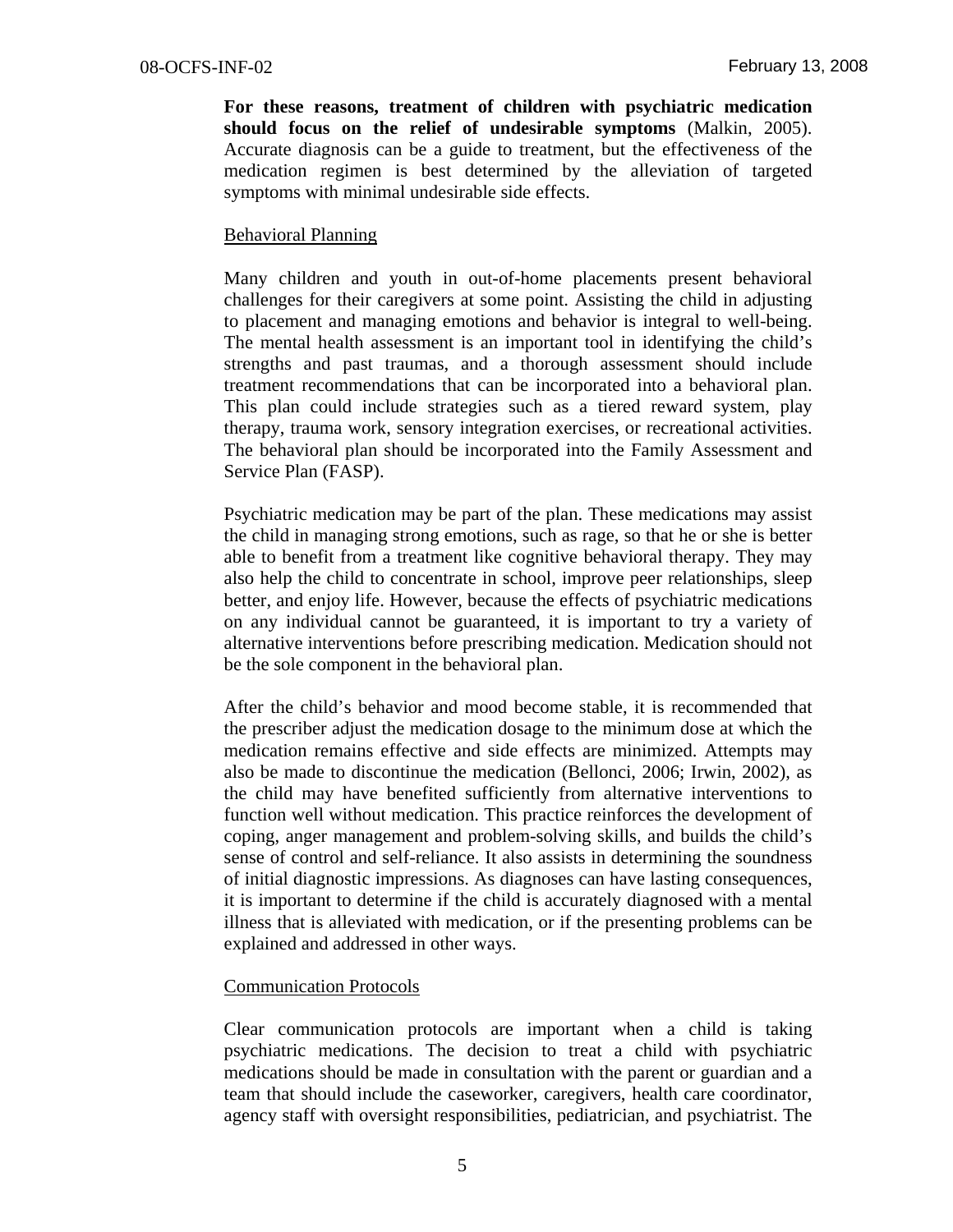team must carefully balance the risks of medication with the anticipated benefits.

Drug information sheets should be provided to caregivers and the parent or guardian as soon as reasonably possible. Caregivers will need detailed instructions on administering the medication. They also need to know what to expect from the medication and be alert for effects, both desirable and undesirable. Understanding the role that the medication plays in the overall treatment plan helps caregivers to comply with the regimen and monitoring requirements.

Agency policies should establish clear protocols for information sharing that include the following:

- The use of a Medication Administration Record (MAR);
- Dissemination of information to caregivers, team members and parent or guardian;
- Proactive policy for seeking and collecting information on the child's status from caregivers, school personnel, community programs, parent or guardian, and other parties that observe the child in various settings;
- Providing current information to persons administering medication outside the foster care setting (e.g., during home visits); and
- Discussion of medication during routine caseworker visits to foster homes.

## General Authority to Consent to Medical Care

In accordance with New York State laws and regulations, any medical care for a child in placement must be provided pursuant to an authorized consent. Who may consent to medical care for a child in placement depends on how the child came into placement.

# *Article 3 (Juvenile Delinquent) Placements*

Children may be placed under Article 3 of the Family Court Act (FCA) with a local social services district or with OCFS. Where a child is placed with a local social services commissioner, the regulations at 18 NYCRR 441.22(d) require the district to request authorization in writing from the child's parent or guardian for routine medical and psychological assessments, immunizations, medical treatment, and emergency medical or surgical care if the parent or guardian is unavailable when such care becomes necessary. This request must be made within 10 days after the child is taken into care. Absent consent, the local commissioner or authorized agency has no inherent authority to provide medical care. Accordingly, for those juvenile delinquents placed with a local commissioner where the parents or guardians do not consent to routine care, a court order providing appropriate authority should be sought.

Where children are placed under Article 3 of the FCA with OCFS, Section 355.4 of the FCA provides that OCFS has the authority to consent to routine medical, dental and mental health services and treatment. Thus, if a child is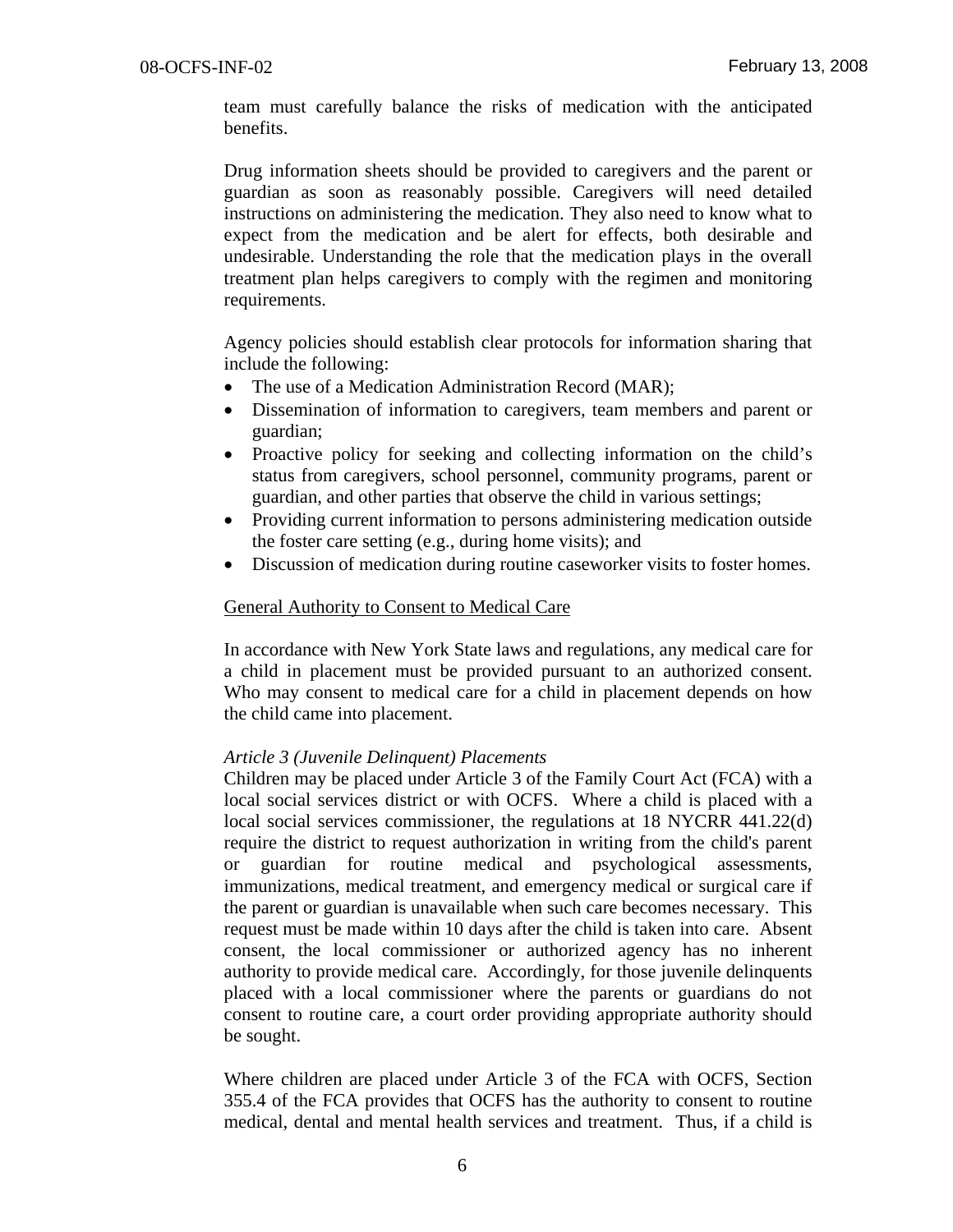adjudicated as a juvenile delinquent and placed with OCFS and OCFS then places the child with a voluntary authorized agency, OCFS would have the authority to consent to routine medical, dental and mental health services and treatment in the absence of the parent or guardian. The placement order permits administration of psychiatric medications only if such medication is part of an ongoing mental health plan that existed prior to placement with OCFS, unless the court order specifically provides otherwise.

#### *Article 7 (Person in Need of Supervision) Placements*

For children placed with a local social services commissioner under Article 7 of the FCA, the regulations at 18 NYCRR 441.22(d) require the district to request authorization in writing from the child's parent or guardian for routine medical and psychological assessments, immunizations, medical treatment, and emergency medical or surgical care if the parent or guardian is unavailable when such care becomes necessary. This request must be made within 10 days after the child is taken into care. Absent receipt of such consent, the local commissioner has no inherent authority to provide medical care, so a court order providing appropriate authority should be sought.

# *Article 10 (Child Protective) Placements*

Where children are removed and/or placed with a local social services commissioner or voluntary authorized agency under Article 10 of the FCA, the regulations at 18 NYCRR 441.22(d) require the local commissioner or authorized agency to request authorization in writing from the child's parent or guardian for routine medical and psychological assessments, immunizations, medical treatment, and emergency medical or surgical care if the parent or guardian is unavailable when such care becomes necessary. Again, this request must be made within 10 days after the child is taken into care. If consent is not given, or pending receipt of such consent, where the child has been removed under Article 10 or placed by a court into the custody of the local commissioner of social services under Article 10, the local commissioner has the authority under Section 383-b of the Social Services Law (SSL) to give consent for medical, dental, health and hospital services for the child. Section 383-b clearly covers routine care and we understand it to also cover emergency care and non-routine care. However, it is still best to get parental consent if possible.

#### *Juvenile Offender Placements*

Where juvenile offenders are placed with OCFS under Section 70.20 of the Penal Law, the court is required to ask parents or guardians to consent to routine medical, dental and mental health services and treatment. If the parents or guardians do not consent, the commitment order is deemed to give OCFS consent for routine medical, dental and mental health services and treatment. The placement order permits administration of psychiatric medications only if such medication is part of an ongoing mental health plan that existed prior to placement with OCFS, unless the court order specifically provides otherwise.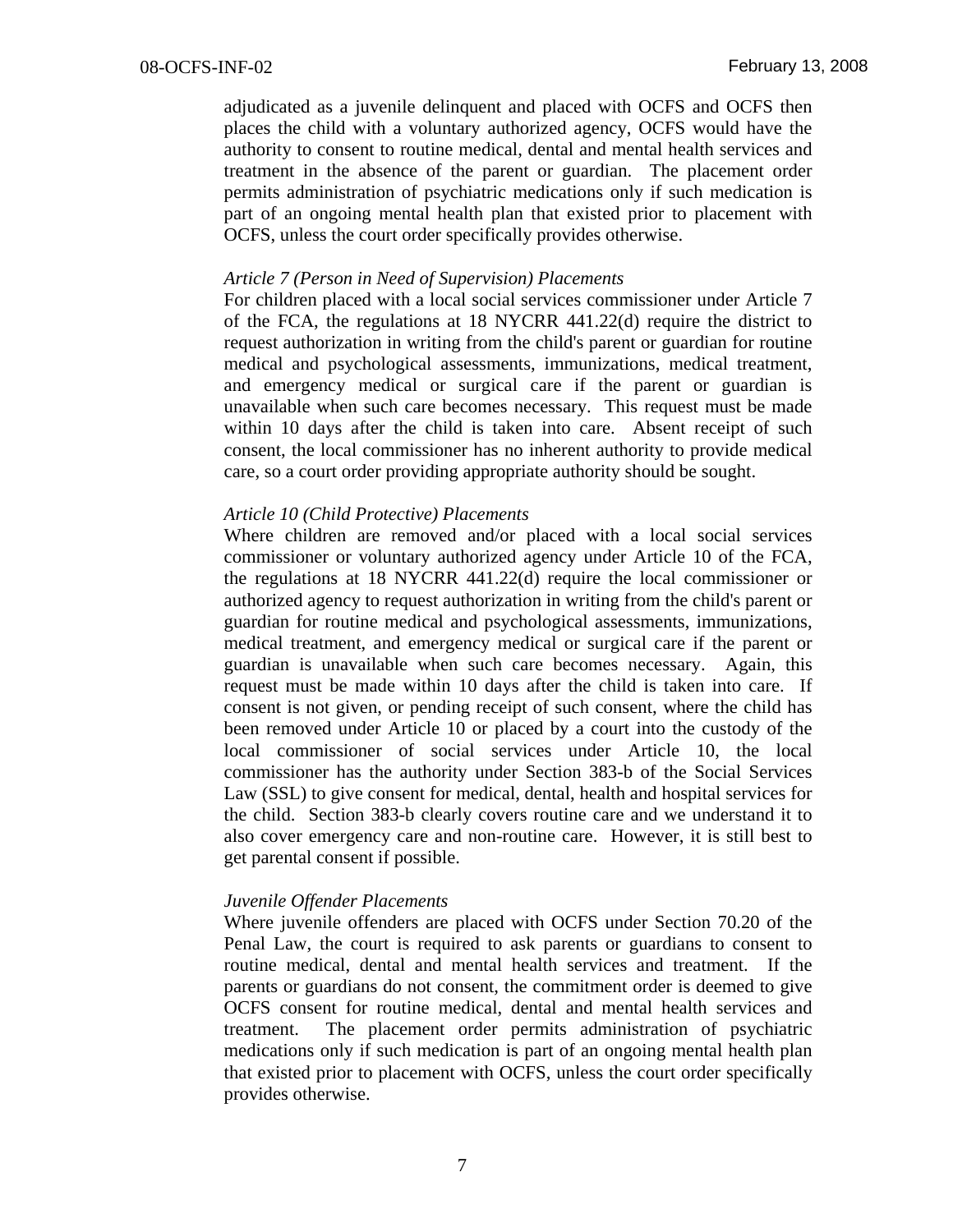### *Voluntary Placements*

Where a child is placed through a voluntary placement under Section 384-a of the SSL, the placement is under such terms as are agreed to by the parties. If the placement agreement specifies terms on consent to medical care, those terms will govern. If the issue is not addressed in the agreement, the local social services district or voluntary authorized agency has no authority to consent to any sort of medical care. The best practice in voluntary placements is to be certain the issue of consents for medical care is addressed in the placement agreement.

#### *Surrender of Parental Rights*

Where there has been a surrender of parental rights under Section 383-c or 384 of the SSL, the surrender ends the parental rights of the biological parent and the biological parent has no authority to consent to any form of medical care for the child, including the administration of psychiatric medications. If both parents have surrendered their parental rights, then the local commissioner or authorized agency having guardianship of the child has full authority to consent to any medical care or procedure.

# *Termination of Parental Rights*

Similarly, where that has been a termination of parental rights under Section 384-b of the SSL, the termination ends the parental rights of the biological parent and the biological parent has no authority to consent to any form of medical care for the child, including the administration of psychiatric medications. If the rights of both parents have been terminated, then the local commissioner or authorized agency having guardianship of the child has full authority to consent to any medical care or procedure.

# Informed Consent and Capacity to Consent to the Administration of Psychiatric Medications

The authority to consent to medical care described above generally applies to routine medical care. However, for certain types of medical care or treatments, including the administration of psychiatric medications, medical practitioners will usually require informed consent. Having the authority to consent to routine medical care will not necessarily authorize OCFS, the local commissioner or the authorized agency having custody of a child to also give informed consent, as informed consent will generally be sought by medical practitioners only for non-routine care or treatments.

Informed consent requires that the person giving consent:

(1) be told details of the proposed care or treatment, such as the duration and the procedures to be followed;

(2) have the opportunity to ask questions about the proposed care or treatment; and

(3) have the risks, benefits and alternatives to the proposed care or treatment clearly explained to them.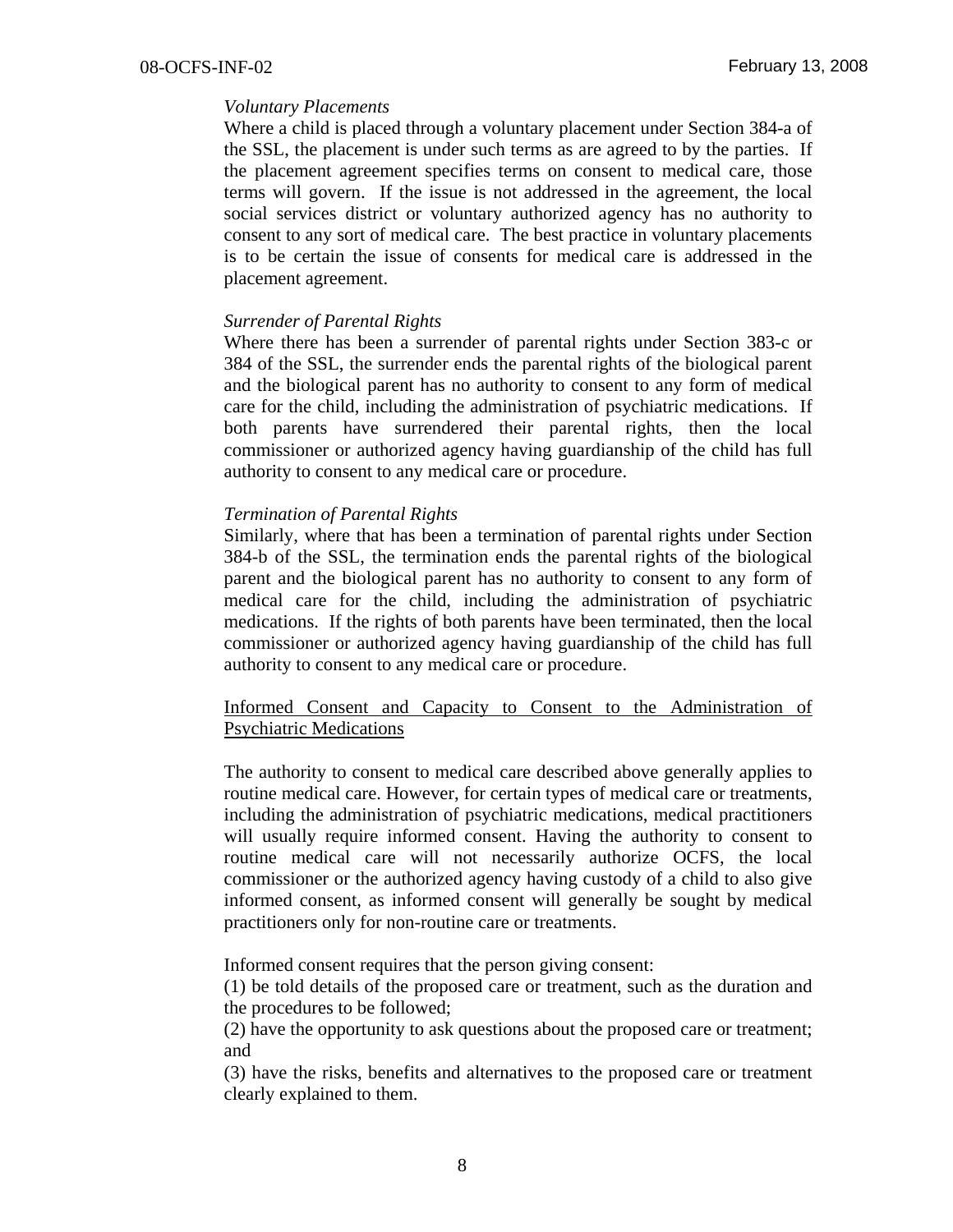Informed consent means that the person giving consent has been provided comprehensive information on the medication and understands the risks, benefits, and alternatives of treatment. Information should be offered in a language and terminology understood by the consenter. The person being asked to provide informed consent should be provided with written information as well as an opportunity to ask questions. Refer to Chapter 6 of "Working Together" for additional considerations. This section is also attached herein.

This leads to the question of who may issue informed consent and under what circumstances. As a general rule, prior to the administration of psychiatric medication to children in placement, informed consent must be requested from the parent or guardian. However, there are two exceptions to this general rule.

1. Pursuant to Section 2504 of the Public Health Law, a person who is 18 years of age or older, is married or is the parent of a child may give consent, including informed consent, to any medical care and treatment, including the administration of psychiatric medications. No one else is authorized to consent for care in this case unless the court has determined that the individual is incapacitated and appointed a guardian or has otherwise intervened to authorize this type of medical care.

2. If the parental rights of both parents have been surrendered or terminated, only the commissioner or authorized agency with guardianship, or the court, can give informed consent to this type of medical care. (Please note that references hereafter to obtaining the consent of the parent or guardian are inapplicable to situations where the parental rights of both parents or a guardian other than the commissioner or an authorized agency have been surrendered or terminated.)

Outside of those two situations, OCFS recommends that informed consent be first sought from the parent or guardian.

If the parent or guardian objects to the medication, OCFS, the social services district or authorized agency should:

- work with them to understand the basis of the objection,
- pursue any reasonable treatment options that the parent or guardian suggests,
- provide the parent or guardian an opportunity to meet with the prescriber and treatment team, and
- assist the parent or guardian in obtaining a second opinion, if requested.

If the parent or guardian and the treatment team cannot agree on the use of psychiatric medication, the OCFS facility, local district or authorized agency should seek legal counsel to determine if court intervention is advisable.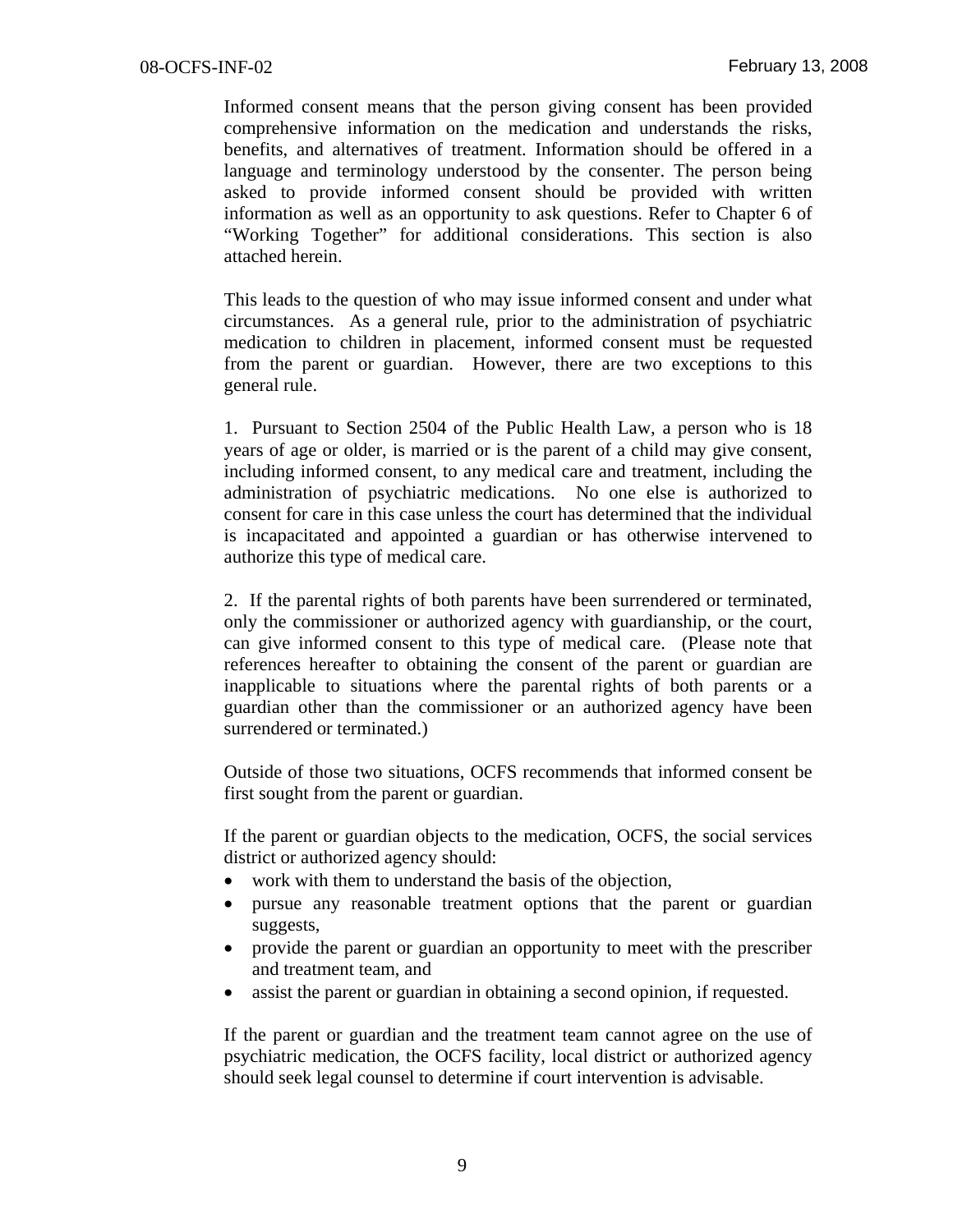If the parent or guardian is unavailable or the parent or guardian does not respond to repeated requests to provide informed consent, consent may be provided in accordance with the legal placement authority.

- If the child is placed pursuant to an order or adjudication under Article 10 (child protective) of the FCA, the social services commissioner or his or her designee can provide consent.
- If the child is placed voluntarily or pursuant to FCA Article 7 (PINS), a court order must be sought to authorize the medication.
- If a youth is placed pursuant to FCA Article 3 (juvenile delinquent) in the custody of a local social services district, a court order must be sought to authorize the medication.
- If the youth is placed pursuant to FCA Article 3 in the custody of OCFS and psychiatric medications were part of an existing health care plan at the time the youth was admitted to OCFS custody, the placement order authorizes OCFS to continue the existing course of treatment without additional consent. The introduction of new psychiatric medications would require a court order.
- If a youth is placed pursuant to Penal Law 70.20 (youthful offender), a court order must be sought to authorize the medication.
- If a child is placed pursuant to a surrender or termination of parental rights, the social services commissioner or authorized agency with guardianship of the child provides consent. Parental consent is not sought.

The commissioner or designee and the court if applicable must also receive information on the medication in order to provide an informed consent.

Additionally, there are provisions in Section  $33.21(e)(2)$  of the Mental Hygiene Law that empower a minor 16 years of age or older residing in a psychiatric hospital to consent to the administration of psychiatric medication if:

- The minor has the capacity to consent, and
- A physician determines that the medication is in the minor's best interest, and
- The parent or guardian is not available or refuses to give consent, and a psychiatrist agrees with the first physician that the child has capacity to consent and that the medication is in the minor's best interest; or requiring the consent of the parent or guardian would have a detrimental effect on the minor, and a psychiatrist agrees with the first physician that the child has capacity to consent, that the medication is in the minor's best interest, and that requiring consent of the parent or guardian would have a detrimental effect.

In cases where the parent or guardian is refusing to consent to the administration of psychiatric medication or has not made him or herself available for purposes of providing consent, the medical professional should evaluate whether the refusal or failure to be available creates reasonable cause to suspect child maltreatment for failing to provide adequate medical care and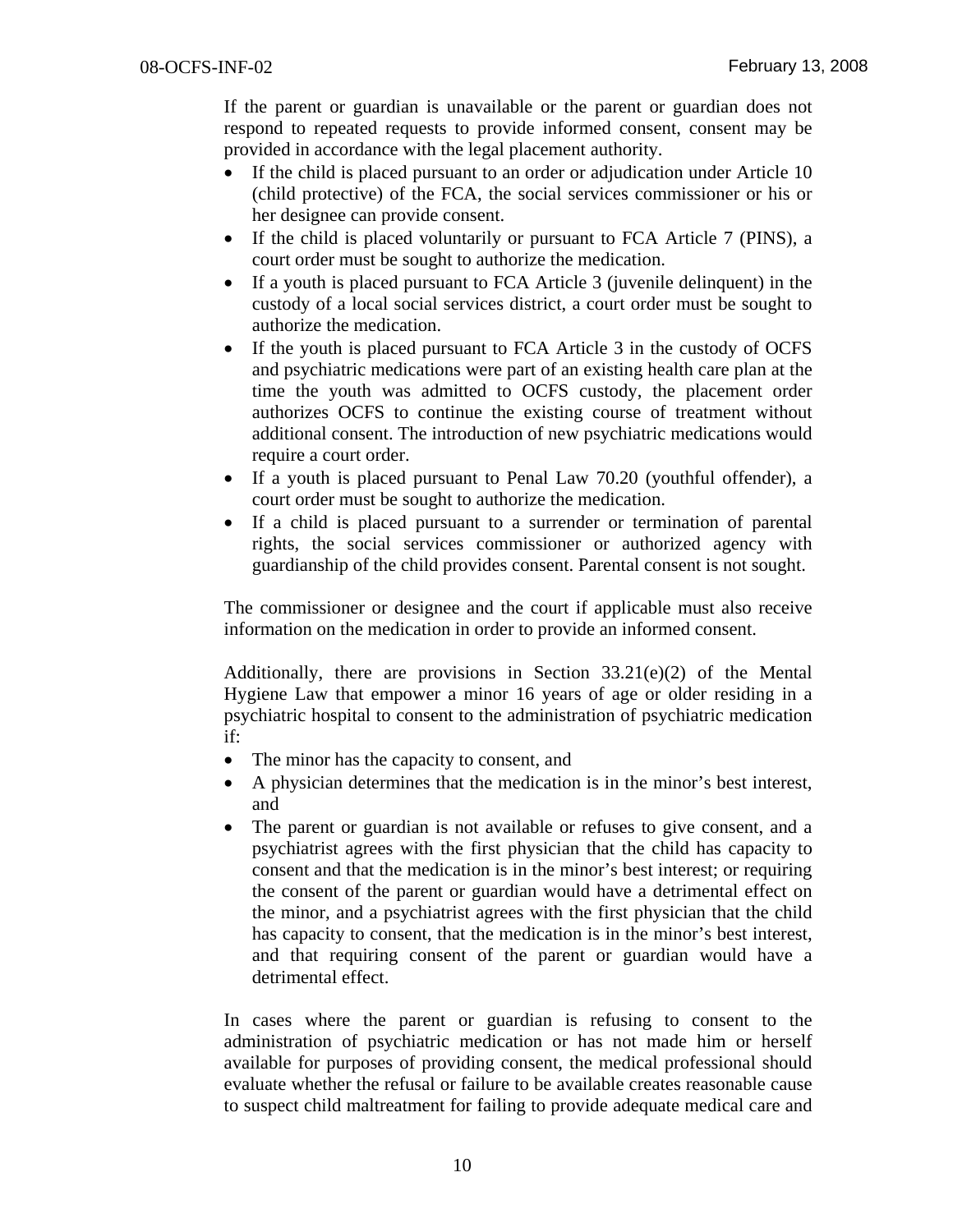should make a report to the Statewide Central Register of Child Abuse and Maltreatment, if appropriate.

#### Assent

In addition to informed consent from the parent or guardian, the assent of the child should be sought for psychiatric medications. The child needs to understand, in accordance with his or her developmental status, how the medication may impact the way he or she feels, acts, and thinks, and the benefits and risks. Older youth may be concerned about side effects such as weight gain, or being labeled with a diagnosis of mental illness. If the treatment team, caregivers, and parent or guardian have communicated well and agreed on the course of treatment, the child will receive consistent support in complying with the plan.

Where a child has the authority to give informed consent but the child does not wish to take the medication, we recommend spending some time talking with the child to understand and address his or her concerns. It may be helpful for a foster parent, caseworker, or facility staff to accompany the child to an appointment with the prescriber to help the child better understand the recommendation for medication and the risks to the child if the child does not take the medication.

When the child's condition or actions present a serious and immediate threat to personal safety, it may be necessary to administer a psychiatric medication over the child's objection on the advice of medical professionals. These circumstances should be addressed in agency policies and procedures.

# Prescribing Psychiatric Medications

Ideally, psychiatric medications are prescribed by a psychiatrist (preferably specializing in child and adolescent psychiatry), psychiatric nurse practitioner, or developmental pediatrician. Given the shortage of these practitioners, medication may be prescribed by the medical home (primary care) physician if recommended as a result of the mental health assessment. The use of a psychiatrist consultant can enhance the medical home physician's ability to manage psychiatric medication regimens.

In identifying clinicians in the community to treat children in placement, we recommend seeking out those who follow the recommended prescribing principles below. If the prescriber diverges from these practices, discuss the rationale for the medication therapy with the prescriber, and request that this rationale be documented. The following list of recommended prescribing principles has been developed to assist social services districts, authorized agencies and OCFS facilities in their oversight and monitoring of psychiatric medications prescribed for children in care. *It is not intended to dictate treatment decisions by clinicians.*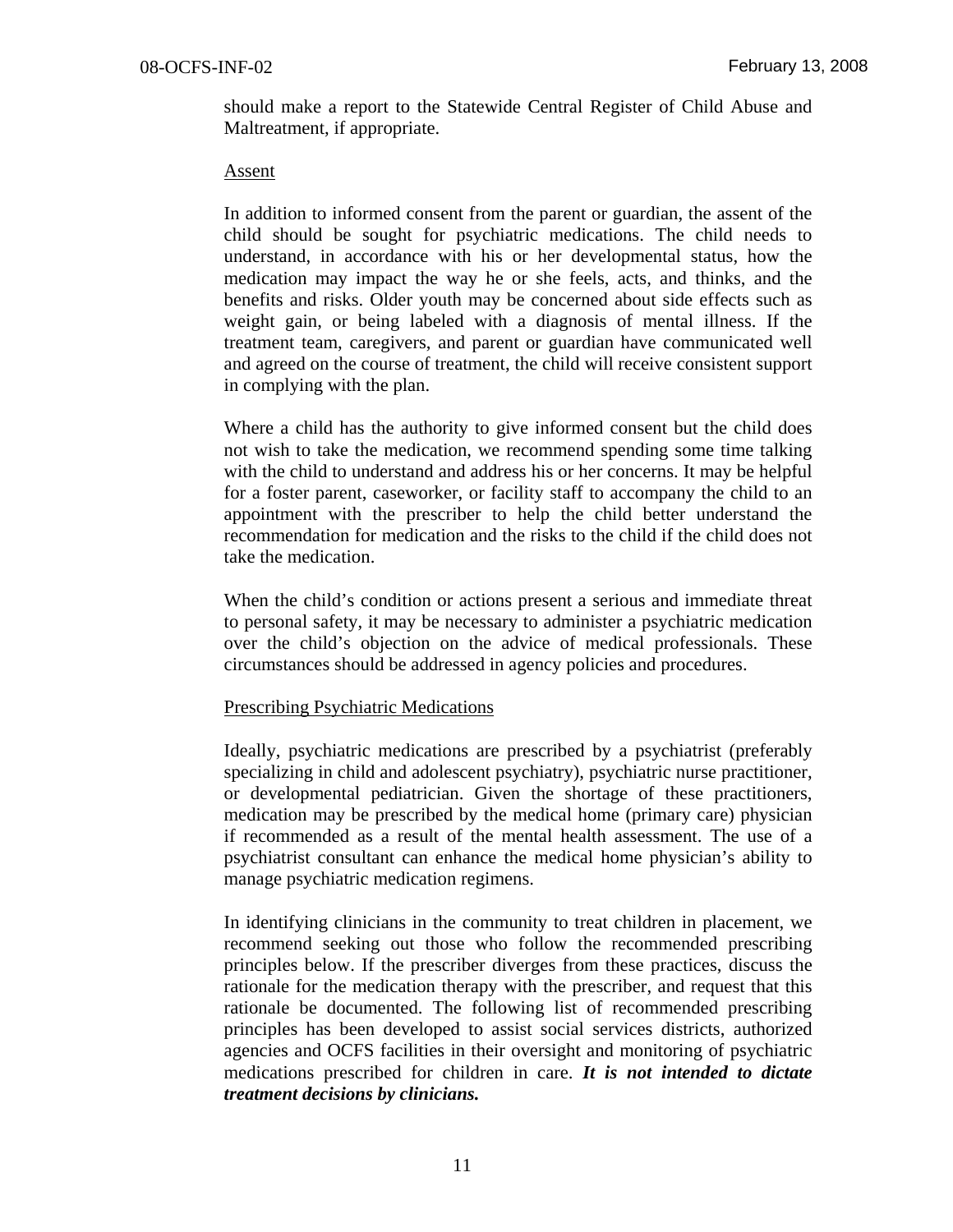Recommended principles for prescribing psychiatric medications for children are as follows:

- Individualize medication decisions for each child.
- Identify the symptoms targeted by the medication.
- Consider the balance between benefits and risks.
- Choose medications in this order of preference, as appropriate:
	- 1) FDA approved for psychiatric use in children;
	- 2) Approved for the presenting symptoms or diagnosis in adults with evidence of effectiveness and safety in children;
	- 3) Approved in children for a different usage but with evidence of effectiveness and safety in children.
- Medications with more data regarding safety and efficacy are preferred over those new to the market.
- "Start low and go slow"; i.e., begin with low dosages and increase slowly.
- Allow sufficient time for the effects to be seen before increasing the dosage or determining that the medication is ineffective.
- Make only one change at a time; e.g., change a dosage or add a different medication.
- If a medication does not result in the desired effect, adjust the dosage or discontinue the medication (this must be done gradually for some medications).
- If side effects of the medication are not tolerable, try a different medication rather than adding a medication to counter the side effects.
- After the child has been stable for a period of time, medication dosages should be adjusted by the prescriber to the minimum dose at which a medication remains effective and side effects are minimized. Attempts may be made at the prescriber's discretion to discontinue the medication to determine if it is still needed.
- Explain to the child, in a developmentally appropriate manner, what to expect from the medication.

*References for above list: (Bellonci, 2006; Arizona, 2006; Irwin, 2002; NYS OMH, 2004)* 

# Monitoring

Periodic monitoring by the prescriber is necessary for all children taking psychiatric medications. Recommended monitoring includes the following:

- Clinical assessment for treatment effect;
- Clinical assessment for side effects (may include height, weight, blood pressure, involuntary movements, electrocardiogram);
- Laboratory tests as indicated for specific medication;
- Review of observations from the child, caregivers and treatment team on the effects of the medication;
- Objective evaluation of targeted symptoms, such as repeating symptom inventories or scales that were performed prior to initiation of medication; and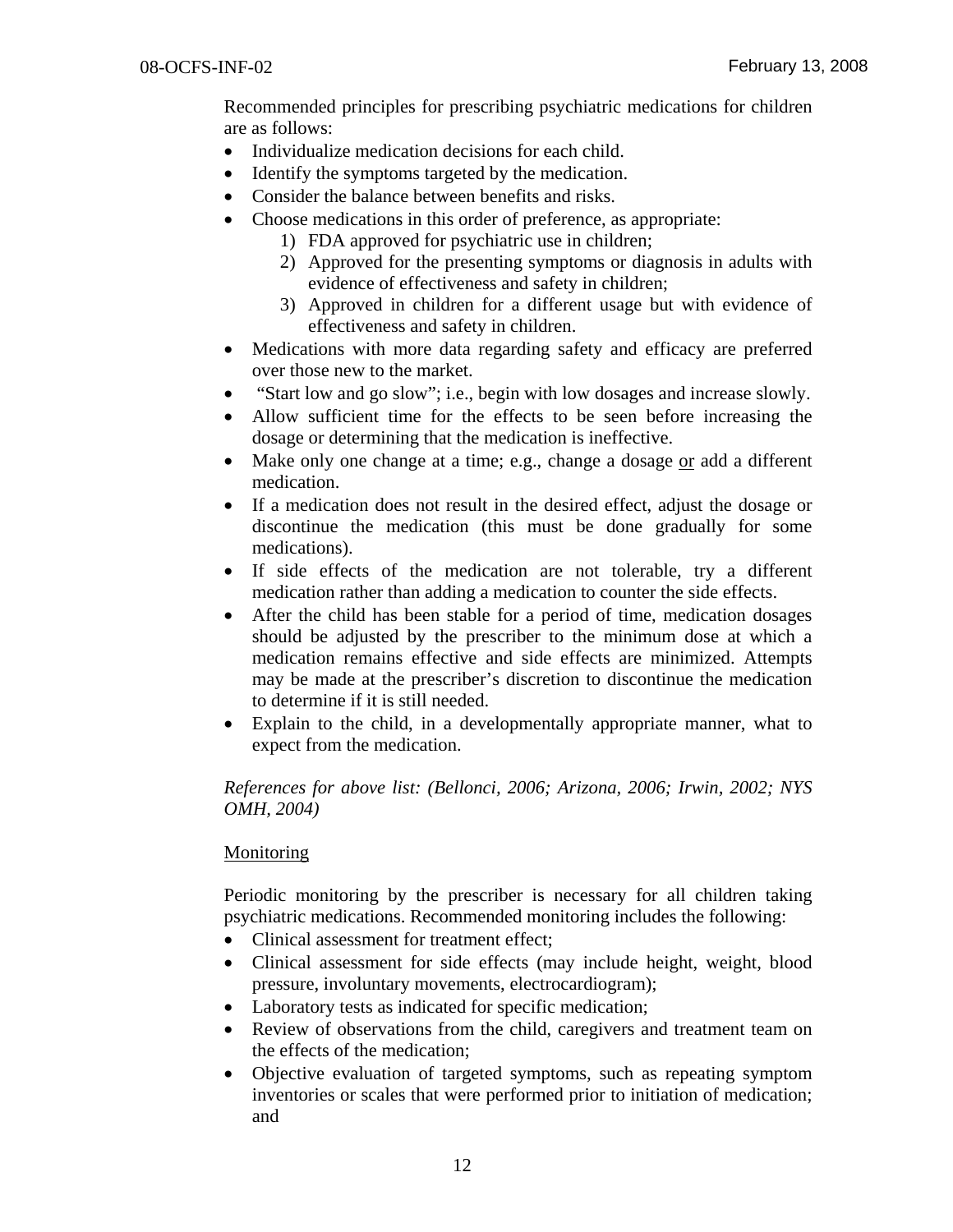• Immediate communication with the child, caregivers and treatment team on recommended changes in the current medication regimen.

The frequency of medication monitoring appointments will vary depending on the medications involved and the child's condition. For example, monitoring may be needed as often as weekly if the child is unstable or many medications are involved. The medication manufacturer may recommend a monitoring schedule. If the agency has specific requirements for the frequency of psychiatric medication monitoring, these must be communicated to the prescriber, the caregivers, the treatment team and the child to support compliance.

#### Indicators for Independent Review

It is beneficial for districts and agencies to develop the capacity for a highlevel review or second opinion by a medical expert of the medication regimen for children in placement. Circumstances that may warrant an independent review include but are not limited to the following:

- Child prescribed more than three psychiatric medications (Bellonci, 2006);
- Child prescribed more than one psychiatric medication from the same class of medications (e.g., two anti-psychotics) (Bellonci, 2006);
- Psychiatric medication prescribed for a child younger than 5 years of age (Coyle, 2000; Rey, 2000);
- Medications needed to manage target symptoms are causing significant side effects (e.g., dramatic weight gain, sleep disturbance) (Irwin, 2002; Irwin, 2004); and
- Prescribing practices vary significantly from those recommended above.

In these cases, it is recommended that the prescriber document an explanation for the recommended course of treatment and that an independent reviewer examine the mental health assessment, the presenting symptoms and behaviors, the rationale for the medications prescribed, the status of nonmedication interventions, and previous medication trials. The risks of the medication regimen must be balanced against the benefits to the child in his or her unique circumstances. Long-term effects should be considered as well as immediate concerns.

#### Quality Assurance

A quality assurance plan is recommended to monitor the use of psychiatric medications in the out-of-home population. Agencies and districts are encouraged to develop a plan to obtain aggregate data on the use of psychiatric medications for children in their care; identify and use mental health professionals that implement the practices recommended above; and routinely review samplings of individual records. Any concerns should be addressed through a process of continuous quality improvement.

Individual record reviews should address the following questions: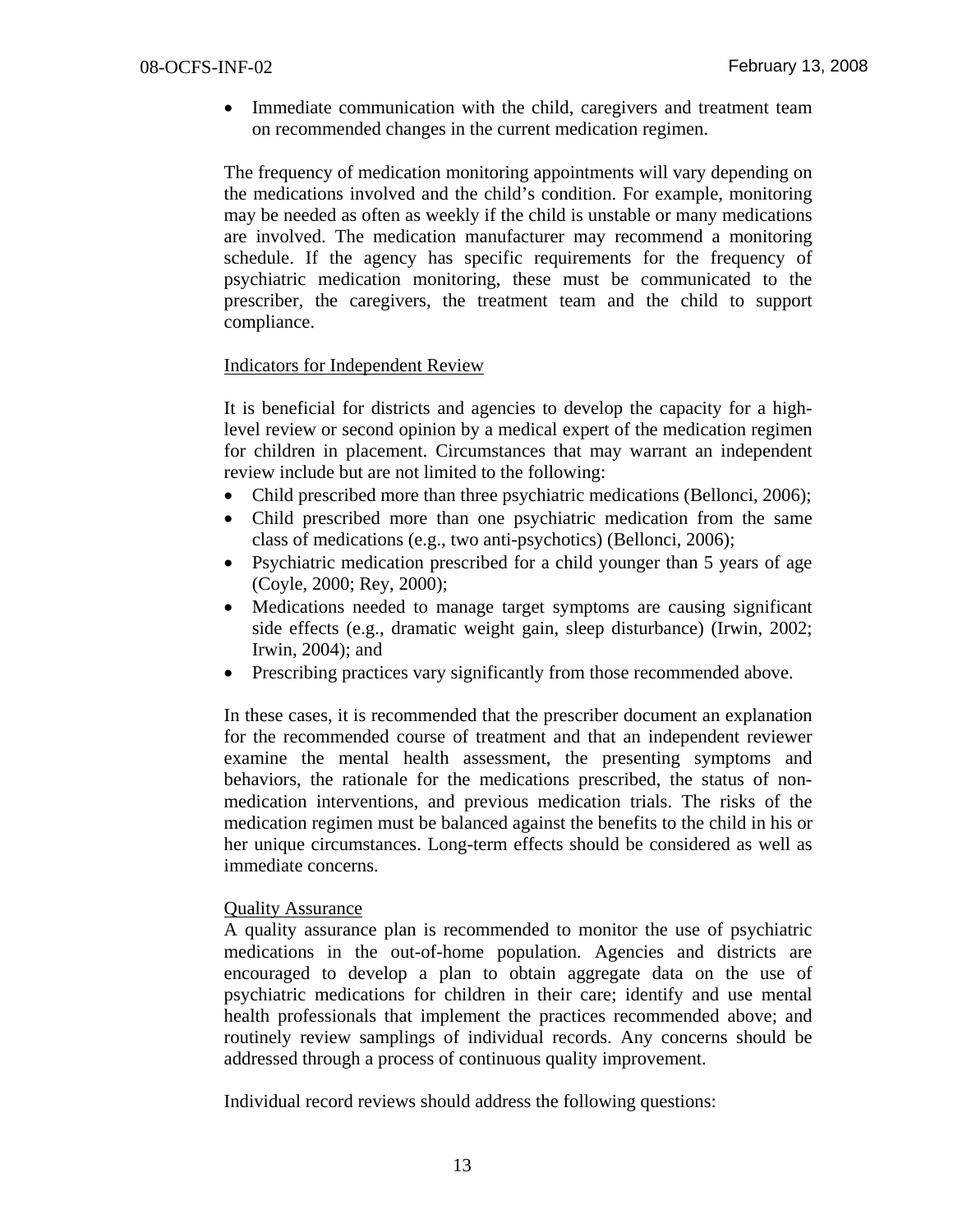- Did the child receive a comprehensive medical and mental health assessment prior to the initiation of medication?
- Have appropriate consents been obtained?
- Is there adequate communication about medication among all parties, including the child and parent or guardian?
- Has a multi-faceted behavioral plan been developed, documented and implemented?
- Are recommended prescribing and monitoring practices followed?
- Have independent reviews been conducted when indicated?
- Does documentation include the rationale for the medication regimen?
- Are clinical and laboratory monitoring reports documented, and resulting concerns addressed?

# **IV. Contact Persons**

| Questions concerning this Informational Letter may be directed to: |                  |  |  |  |
|--------------------------------------------------------------------|------------------|--|--|--|
| Buffalo Regional Office - Mary Miller                              | $(716)$ 847-3145 |  |  |  |
| User ID: Mary.Miller@ocfs.state.ny.us                              |                  |  |  |  |
| Rochester Regional Office - Linda Kurtz                            | $(585)$ 238-8200 |  |  |  |
| User ID: Linda.Kurtz@ocfs.state.ny.us                              |                  |  |  |  |
| Syracuse Regional Office – Jack Klump                              | $(315)$ 423-1200 |  |  |  |
| User ID: Jack.Klump@ocfs.state.ny.us                               |                  |  |  |  |
| Albany Regional Office – Glenn Humphreys                           | $(518)$ 486-7078 |  |  |  |
| User ID: Glenn.Humphreys@ocfs.state.ny.us                          |                  |  |  |  |
| Yonkers Regional Office – Pat Sheehy                               | $(914)$ 377-2080 |  |  |  |
| User ID: Patricia.Sheehy@ocfs.state.ny.us                          |                  |  |  |  |
| New York City Regional Office - Patricia Beresford                 | $(212)$ 383-1788 |  |  |  |
| User ID: Patricia.Beresford@ocfs.state.ny.us                       |                  |  |  |  |
| Native American Services – Kim Thomas                              | $(716)$ 847-3123 |  |  |  |
| User ID: Kim. Thomas @ ocfs.state.ny.us                            |                  |  |  |  |

*/s/ Nancy W. Martinez* 

**Issued By:**  Name: Nancy W. Martinez Title: Director Division/Office: Strategic planning and Policy Development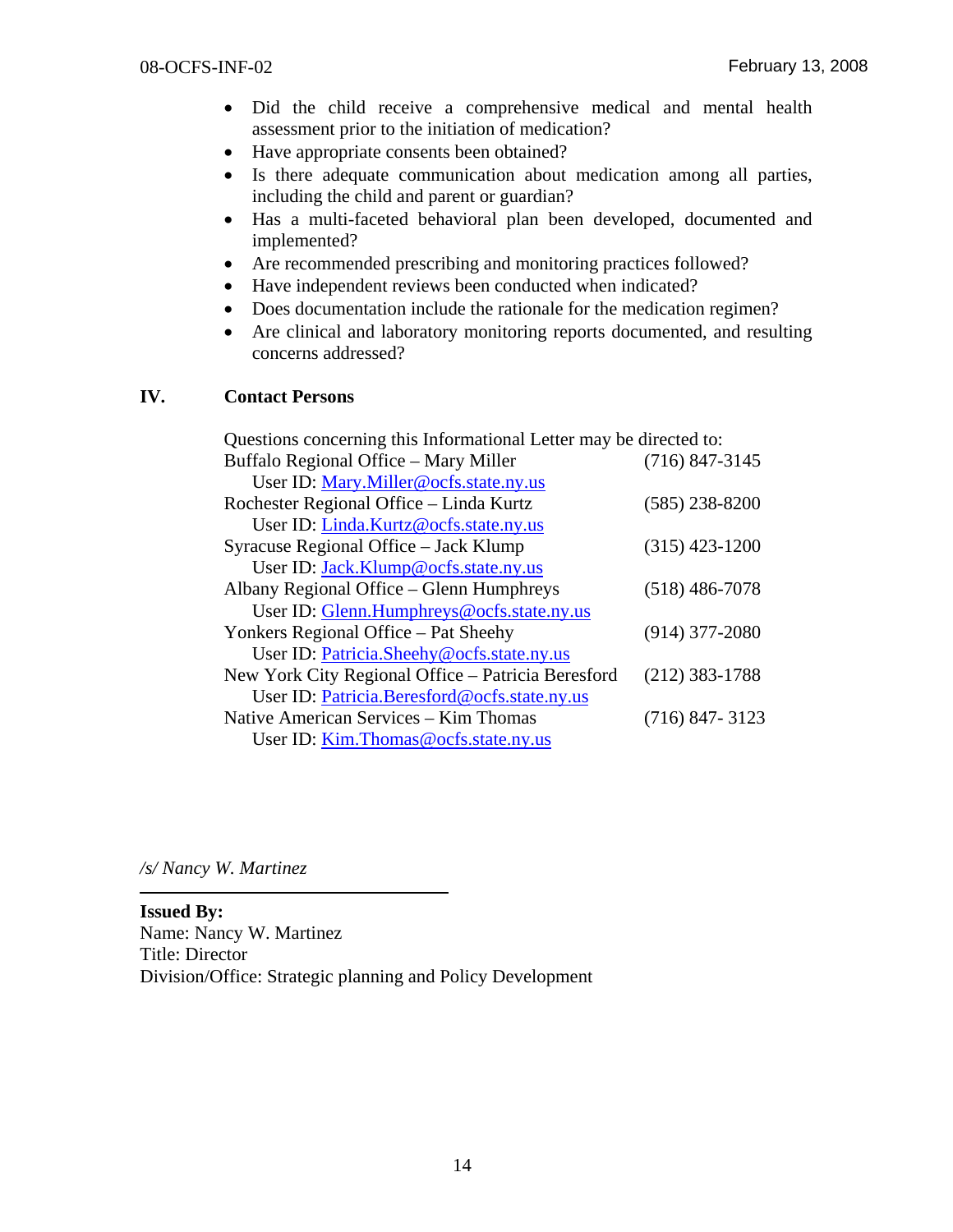# **References**

American Academy of Child and Adolescent Psychiatry. (2007) *Practice Parameter for the Assessment and Treatment of Children and Adolescents With Bipolar Disorder* Available at

[http://www.aacap.org/galleries/PracticeParameters/JAACAP\\_Bipolar\\_2007.pdf](http://www.aacap.org/galleries/PracticeParameters/JAACAP_Bipolar_2007.pdf)

American Academy of Child and Adolescent Psychiatry. (2003) *AACAP Position Statement on Oversight of Psychotropic Medication Use for Children in State Custody: A Best Principles Guideline* Available at [http://www.aacap.org/galleries/PracticeInformation/FosterCare\\_BestPrinciples\\_FINAL.p](http://www.aacap.org/galleries/PracticeInformation/FosterCare_BestPrinciples_FINAL.pdf) [df](http://www.aacap.org/galleries/PracticeInformation/FosterCare_BestPrinciples_FINAL.pdf)

American Psychiatric Association. *DSM-V Prelude Project.* Available at <http://dsm5.org/index.cfm>

Arizona Department of Health Services, Division of Behavioral Health Services. (2006). *Practice Protocol: Psychotropic Medication Use in Children, Adolescents and Young Adults.* Available at<http://www.azdhs.gov/bhs/guidance/psychotropic.pdf>

Arroyo, W. (2001). Chapter 2: Children, Adolescents and Families. *Ethics Primer of the American Psychiatric Association*. Available at [http://www.psych.org/edu/res\\_fellows/ep/DL02.pdf](http://www.psych.org/edu/res_fellows/ep/DL02.pdf)

Bellonci, C. (2006). *Medication Monitoring Guidelines*. Tennessee: Brian A. Protection From Harm Settlement, Psychotropic Medications Workgroup. Available at http://www.hunter.cuny.edu/socwork/nrcfcpp/downloads/teleconferences/Medication\_M onitoring\_Guidelines.doc

Coyle, J. (2000). Psychotropic Drug Use in Very Young Children. *Journal of the American Medical Association,* 283 (8) 1059-1060.

Engstrom, F., Hong, K. (1997). Psychotropic Drugs: Modern medicine's alternative to purgatives, straitjackets, and asylums. *Postgraduate Medicine*, 101 (3). Available at [http://www.postgradmed.com/issues/1997/03\\_97/psych.htm](http://www.postgradmed.com/issues/1997/03_97/psych.htm)

Healthlink, Medical College of Wisconsin (2002). *Children, Mental Illness and Medicines.* Available at <http://healthlink.mcw.edu/article/954384940.html>

Irwin, M. (2004). *Understanding the Use of Psychiatric Medication in Foster Care and Residential Treatment.* Saratoga Springs, NY: New York Public Welfare Association Summer Conference.

Irwin, M. (2002). *Usage of Psychiatric Medication in Onondaga County Foster Children: Follow Up 2002*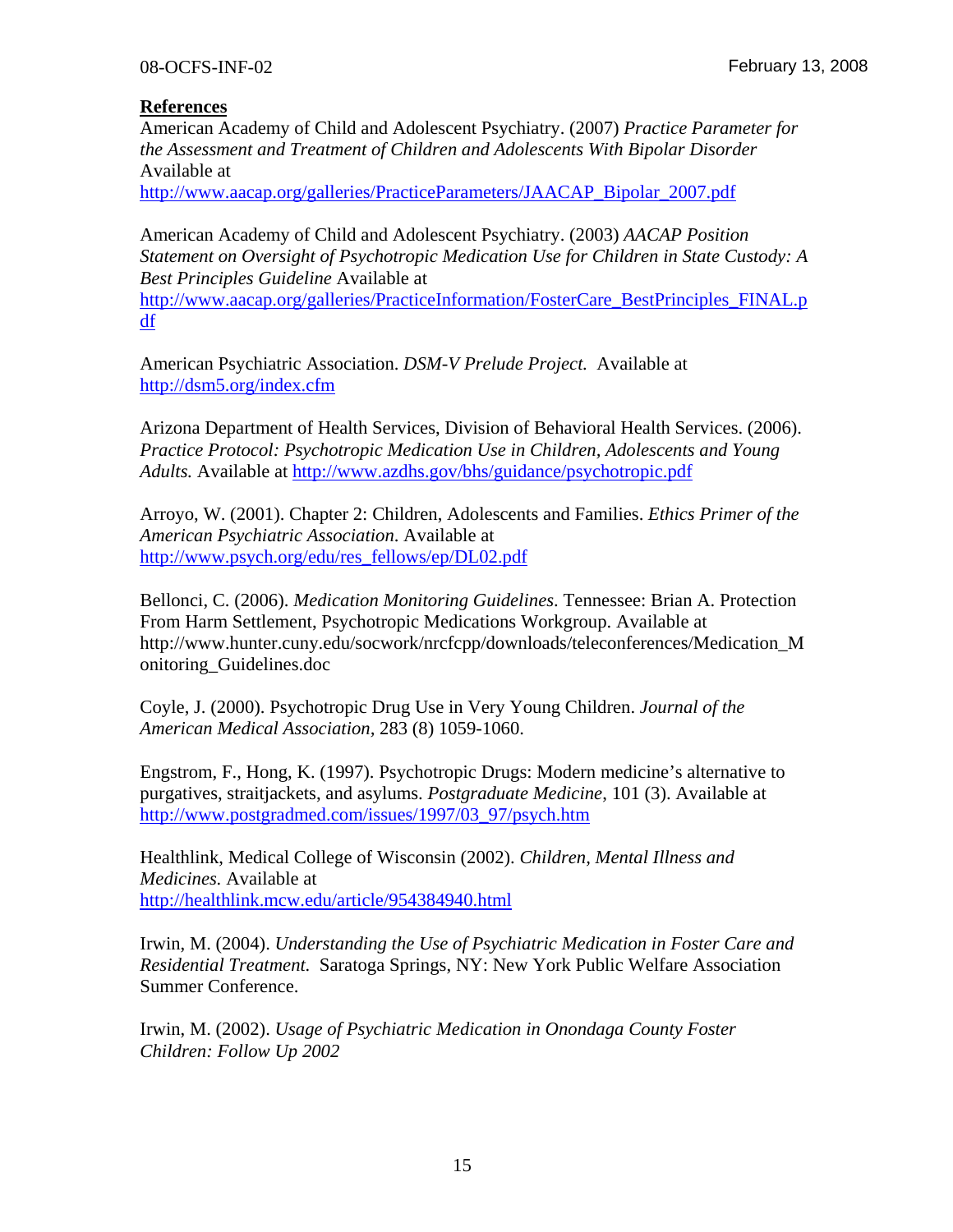Malkin, M. (2005). *Psychotropic Medication for Children and Adolescents.* Los Angeles, CA: Los Angeles County Department of Mental Health, Juvenile Court Mental Health Services.

Manos, M. (2006). *Treating Severe ADHD in Very Young Children.* Available at <http://www.medscape.com/viewarticle/523542>

National Institutes of Mental Health (2000). *Child and Adolescent Bipolar Disorder: An Update from the National Institutes of Health.* Available at [http://www.nimh.nih.gov/health/publications/child-and-adolescent-bipolar](http://www.nimh.nih.gov/health/publications/child-and-adolescent-bipolar-disorder/summary.shtml)[disorder/summary.shtml](http://www.nimh.nih.gov/health/publications/child-and-adolescent-bipolar-disorder/summary.shtml)

New York State Office of Mental Health. (2004) *Clinical Advisory and Issue Analysis Regarding Antidepressant Use in Children and Adolescents.* Available at <http://www.omh.state.ny.us/omhweb/advisories/clinicaladvisory.htm>

Ohio Legal Rights Service. (2002). *A Closer Look: A Review of Psychotropic Medication Practices in Children's Residential Facilities in Ohio.* Available at [http://olrs.ohio.gov/ASP/pub\\_2\\_ChemicalRestraint.asp](http://olrs.ohio.gov/ASP/pub_2_ChemicalRestraint.asp)

Pennsylvania Department of Public Welfare. *Promoting Appropriate Use of Psychotropic Medications for Children and Adolescents.* Available at [http://www.dpw.state.pa.us/Child/BehavHealthServChildren/ChildAdolescentGuidelines/](http://www.dpw.state.pa.us/Child/BehavHealthServChildren/ChildAdolescentGuidelines/003670846.htm) [003670846.htm](http://www.dpw.state.pa.us/Child/BehavHealthServChildren/ChildAdolescentGuidelines/003670846.htm)

Rey, J., Walter, G., Hazell, P. (2000). Psychotropic Drugs and Preschoolers. *Medical Journal of Australia*. 173, 172-173. Available at [http://www.mja.com.au/public/issues/173\\_04\\_210800/rey/rey.html](http://www.mja.com.au/public/issues/173_04_210800/rey/rey.html)

Roitman, N. (2004). *A Practitioner's Guide to the Use of Psychotropic Medication in Children*. NACC Children's Law Manual- 2004 Edition. Available at [http://www.naccchildlaw.org/training/documents/PractitionersGuide\\_000.pdf](http://www.naccchildlaw.org/training/documents/PractitionersGuide_000.pdf)

Streissguth, A., O'Malley, K. (1997). Fetal Alcohol Syndrome/Fetal Alcohol Effects: Secondary Disabilities and Mental Health Approaches. Available at <http://depts.washington.edu/fadu/Tr.today.97.html>

Texas Department of State Health Services. (2005). *Psychotropic Medication Utilization Parameters for Foster Children.* Available at [http://www.dshs.state.tx.us/mhprograms/PsychotropicMedicationUtilizationParametersFo](http://www.dshs.state.tx.us/mhprograms/PsychotropicMedicationUtilizationParametersFosterChildren.pdf) [sterChildren.pdf](http://www.dshs.state.tx.us/mhprograms/PsychotropicMedicationUtilizationParametersFosterChildren.pdf)

Zima, B., Bussing, R., Crecelius, G., Kaufman, A., Belin, T. (1999). Psychotropic Medication Use Among Children in Foster Care: Relationship to Severe Psychiatric Disorders. *American Journal of Public Health*. 98 (11) 1732-1735.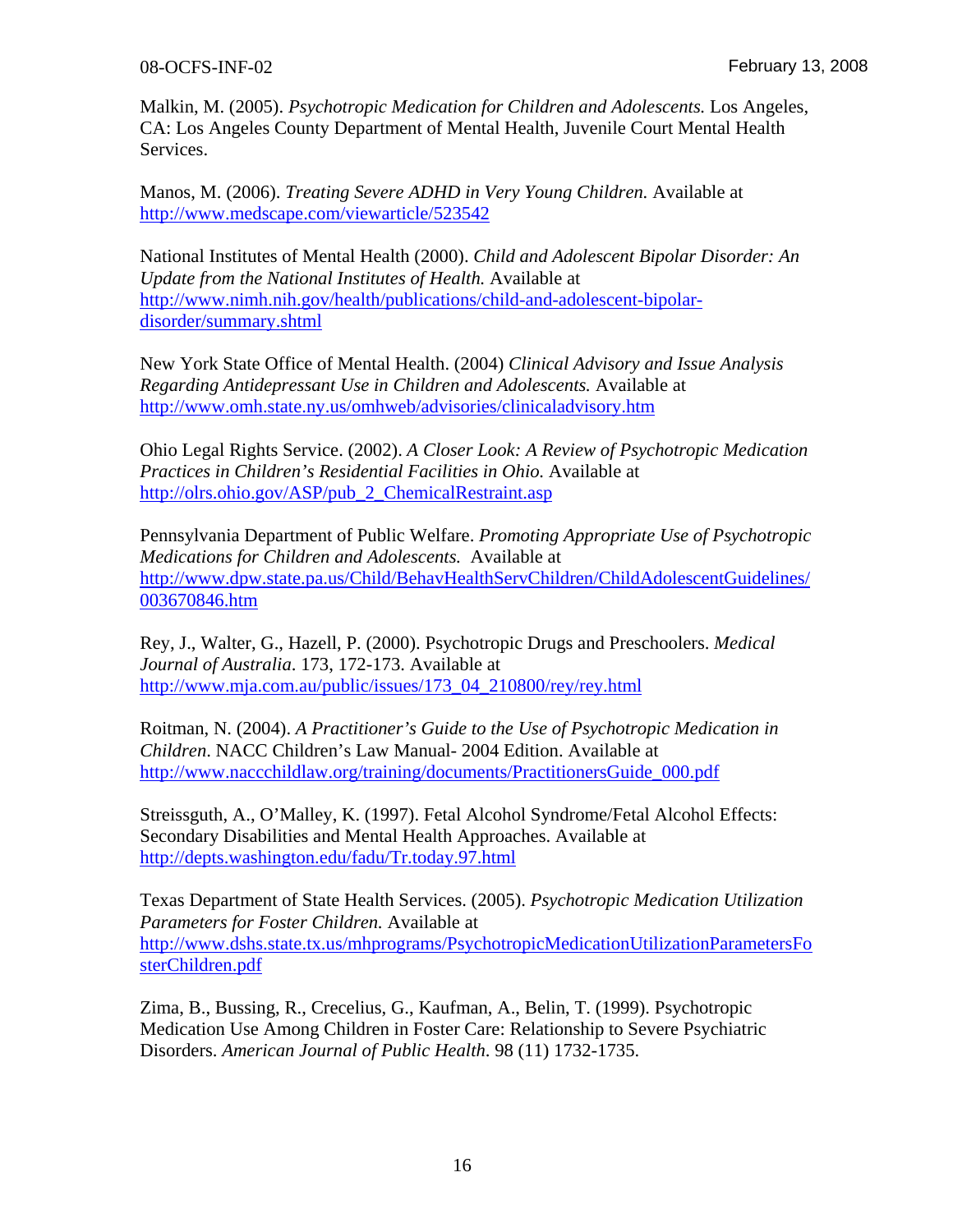# ATTACHMENT

# *Working Together*  HEALTH SERVICES FOR CHILDREN IN FOSTER CARE

# Initial Mental Health Assessment

The initial mental health assessment must be conducted for children age 3 and older. It is recommended that this be completed within 30 days of placement. Although not explicitly required in NYS OCFS regulations, EPSDT [federal Early Periodic Screening, Diagnosis and Treatment standards] requires an assessment of mental health development for all Medicaid eligible children, $14$  and regulations specify that psychiatric and psychological services must be made available appropriate to the needs of children in foster care.<sup>15</sup>

The assessment includes (1) a mental health assessment conducted by a qualified mental health professional; (2) development of a mental health needs list; (3) list of child's strengths; and (4) development of a mental health treatment plan.

# Health Care Coordination Activities

Before the mental health assessment takes place, you can help further the process by gathering records on the child's past mental health issues, diagnoses, and treatment, if any. After the assessment is completed, you will be involved in supporting the child's mental health treatment plan, including working with the child's caregivers, birth parents, and service providers.

Practitioners providing the assessment may include:

Physicians experienced in providing mental health services:

- Developmental/behavioral pediatricians for children under age 5.
- − Child and adolescent psychiatrists or general psychiatrists with experience in the care of children and adolescents.

 Licensed clinical psychologists with training and/or experience with emotional problems of children and adolescents.

Nurse practitioners with certification in child and adolescent psychiatry.

Certified psychiatric clinical nurse specialists.

 Certified social workers (CSWs) or Masters of Social Work (MSWs) with training and/or experience with the emotional problems of children and adolescents.

#### Components of Mental Health Assessment

The purpose of the mental health assessment is to obtain a complete picture of the child who has just been placed in foster care and to identify any emotional and behavioral needs, issues, or problems or risk thereof arising from the child's situation. Removal from the home, a history of

13 18 NYCRR 441.22(c)(2)(vii).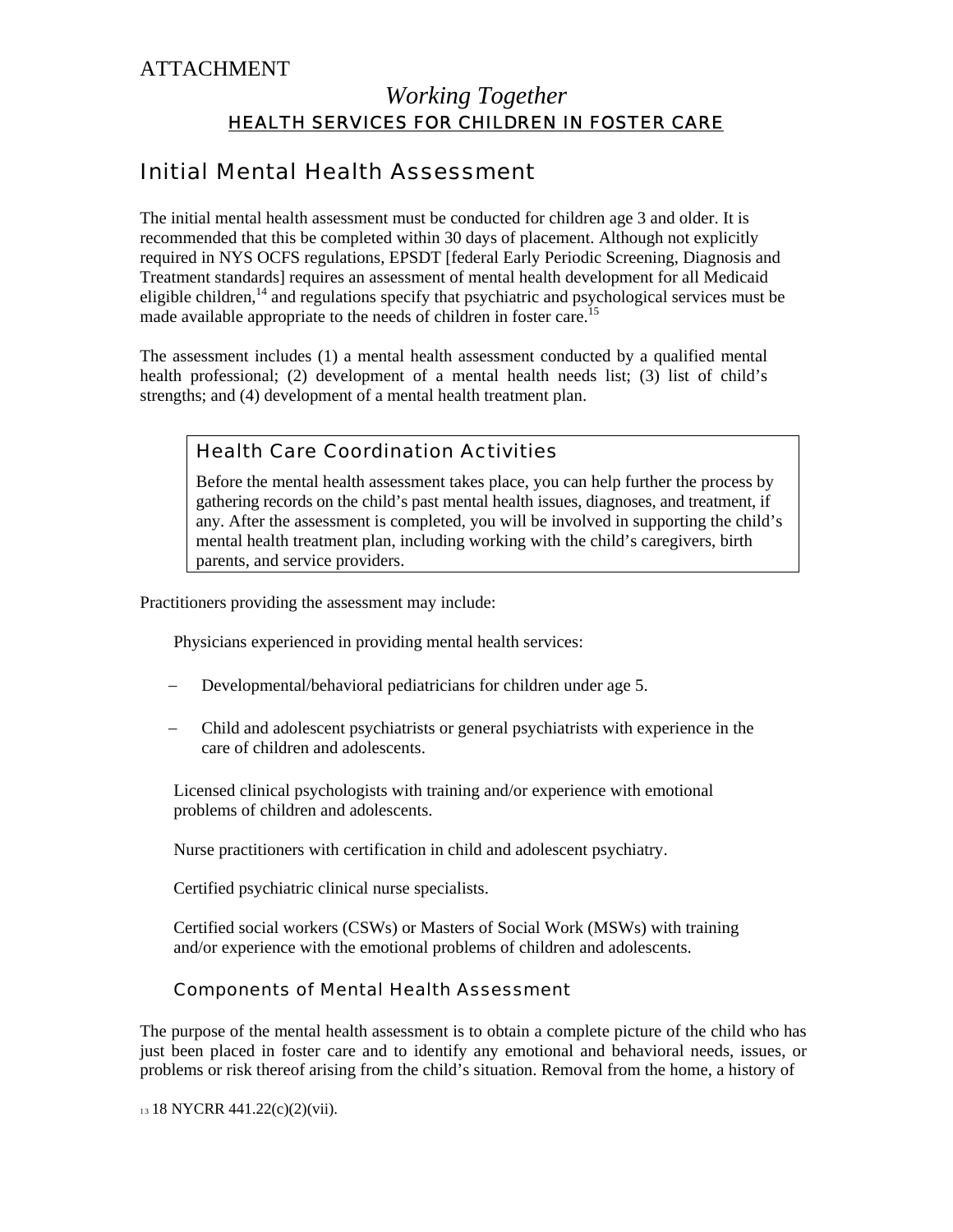14 EPSDT 5123.2A. 15 18 NYCRR 441.15.

abuse or neglect, separation from parents and siblings, changing schools, and changing foster homes are examples of stressors.

The practitioner derives this picture by obtaining the child's history, interviewing the child, caregivers, and birth parents and completing the following assessment components. It may take more than one interview to obtain the needed information and arrive at a diagnosis. Children are often traumatized by being removed from their homes and need time to adjust to their new situation.

1. Mental health/psychiatric history – obtained by interviewing the child, family, and caregivers, covering the following information:

- Identifying information
- Past psychiatric history
- Past and current psychiatric medications
- Identification of individual strengths/assets
- Identification of individual deficits/liabilities
- Developmental history
- School history
- Family history
- Social and behavioral history
- Medical history (including results of initial medical assessment)
- Drug/alcohol history
- Trauma and abuse history
- 2. Mental status examination accomplished by interviewing the child and examining the child's appearance, behavior, feeling (affect and mood), perception, thinking, and orientation to time, place, and person.
- 3. Assess the circumstances of placement, family life events, and traumatic events, and observe for signs and symptoms:
	- Risks for suicide, self-mutilating behaviors, and/or violence
	- Substance exposure, misuse, abuse, and addiction
	- Maltreatment, including physical, sexual, emotional abuse and neglect
	- Risk of placement disruption
	- Risky sexual behavior
	- Risk of antisocial behavior
- *4.* If clinically indicated, completion of diagnostic screening and assessment tools (behavior, mood, etc.) *(see section 7, Resources, for a list of assessment tools).*
- 5. If clinically indicated, psychological testing
- *6.* Development of a mental health needs list or diagnosis *(see Chapter 2, Preventive and Ongoing Health Care, for information on the DSM-IV-TR Manual).*
- 7. Mental health treatment plan for the child's identified needs, consisting of treatment goals; treatment objectives; and treatment methods/interventions/services (types, frequency, specific providers).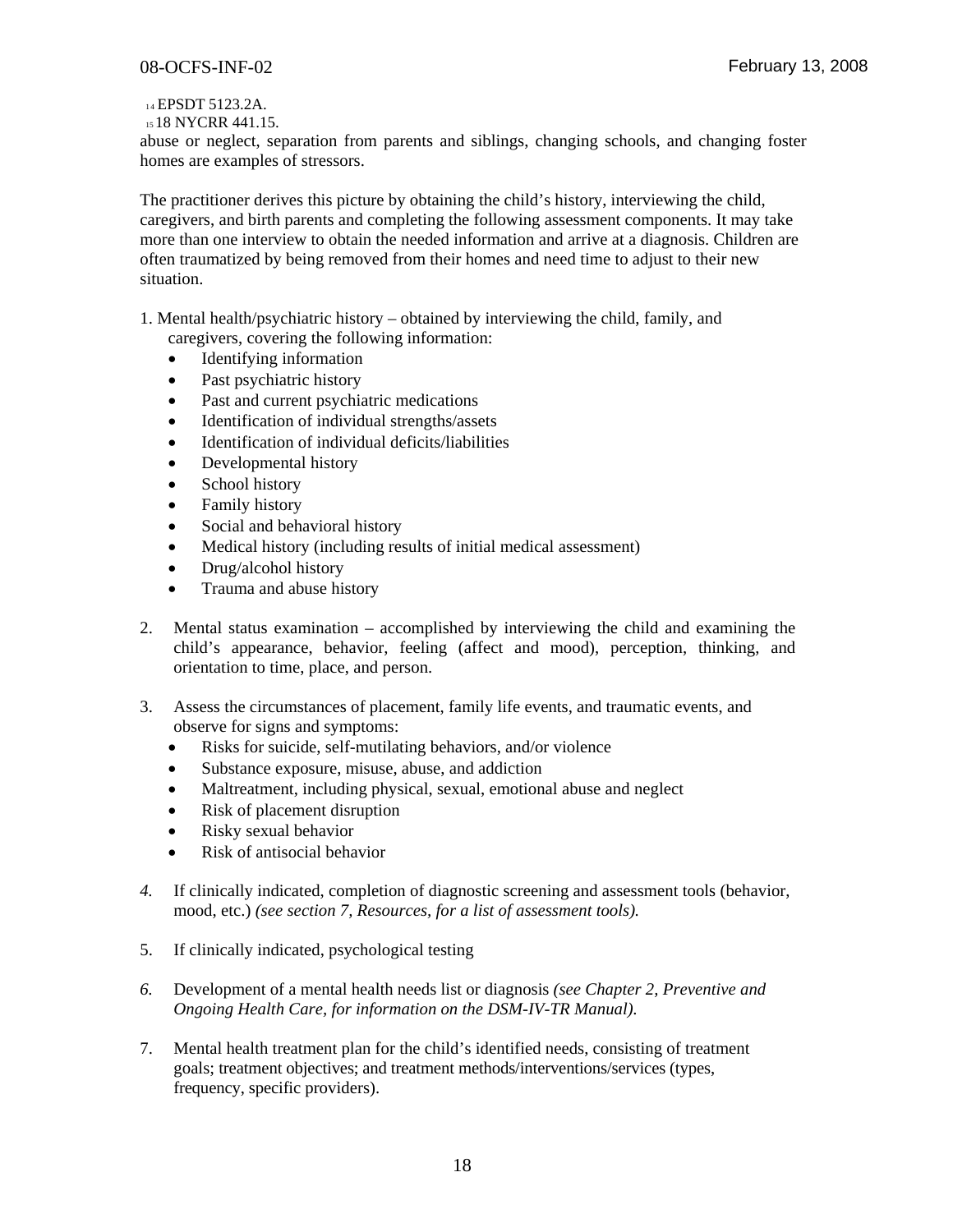# Guidance for Caregivers

You have an important role in helping foster parents or childcare staff understand the mental health needs of the child placed in their care. If mental health information is available at the time of placement, discuss it with the caregivers so that they can be more aware of the child's needs. As the child becomes more comfortable in the placement setting, he or she may begin to exhibit certain different behaviors. This is a critical time to support caregivers and provide practical guidance and training to address these changes. Caregivers should be aware of this possibility, make note of the child's behavior, and pass the information on to the person conducting the mental health assessment. It is important to realize that the child may be reacting to feelings of separation, loss, or rejection, and his or her behavior may be more a reflection of the situation than an indicator of a genuine mental illness.

Some of the behaviors that caregivers should be alert to are:

 Angry outbursts. Excessive sadness and crying. Withdrawal. Lying or stealing. Defiance. Unusual eating habits, such as hoarding food or loss of appetite. Sleep disturbances. Sexual acting out, such as seductive behaviors toward caregivers. Change in behavior at school, including truancy.

Please note that if the child appears to be in crisis, immediate referral to a mental health provider should be made. If a foster parent identifies a child in crisis, he/she should contact the caseworker immediately.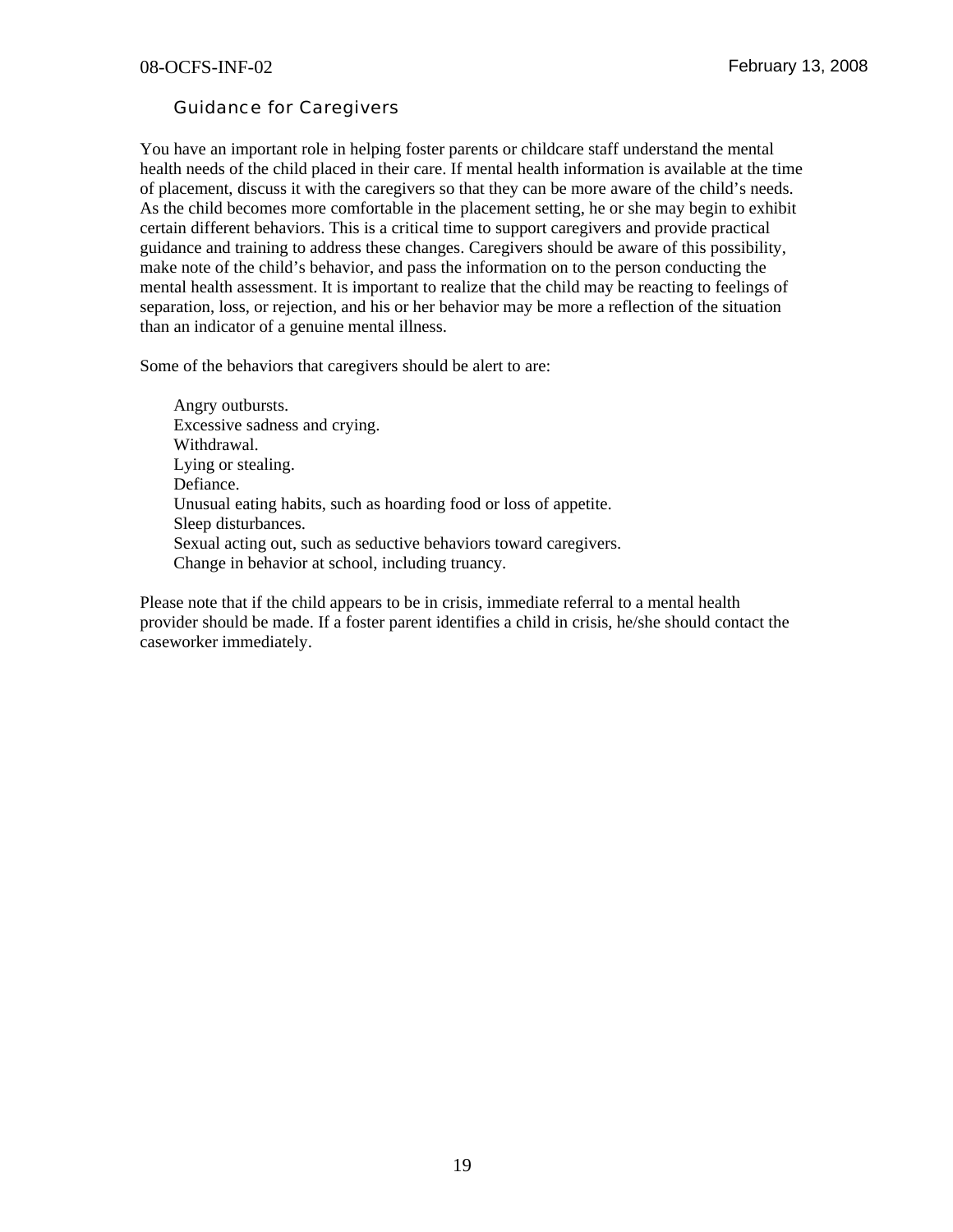# Informed Consent for Non-Routine Health Care

Even if consent for routine evaluation and treatment has been obtained, medical providers will generally look for a higher level of consent – known as "informed consent" – for non-routine or elective medical or mental health care not generally provided as part of primary health care. Local districts that have obtained consents from a parent or guardian should evaluate the scope of such consent to determine whether it addresses both routine and non-routine medical care and treatment. For procedures or interventions that are not emergency in nature but call for informed consent, the health care provider should always contact the caseworker or the health care coordination staff at the agency. It is then the agency's responsibility to facilitate the consent process.

Informed consent is required for:

Any hospitalization.

 Dispensing of any psychiatric medication *(see Chapter 5, Medication Administration and Management).* 

Any procedure that requires anesthesia.

Any surgery.

Any invasive diagnostic procedure or treatment.

"Informed consent" implies that the person giving consent has had the opportunity to ask questions, understands the risks, benefits, and alternatives of the treatment, and has been informed of the following types of information:

 Diagnosis and symptoms being treated. How the procedure/therapy fits with the treatment plan. Nature of the procedure/treatment. Benefits, risks, and side effects. Projected course and duration of therapy. Alternative approaches to treatment. Assurance of monitoring for complications and side effects. How to contact the clinical provider of the proposed procedure/treatment. Location where the procedure/treatment will be performed. Necessity, type, and risks of anesthesia, if any. Proposed length of hospitalization, if any.

It is best to give this type of information to the person (birth parent or guardian, adolescent) orally and to be available to answer questions. If requested, follow up the discussion with information in writing.